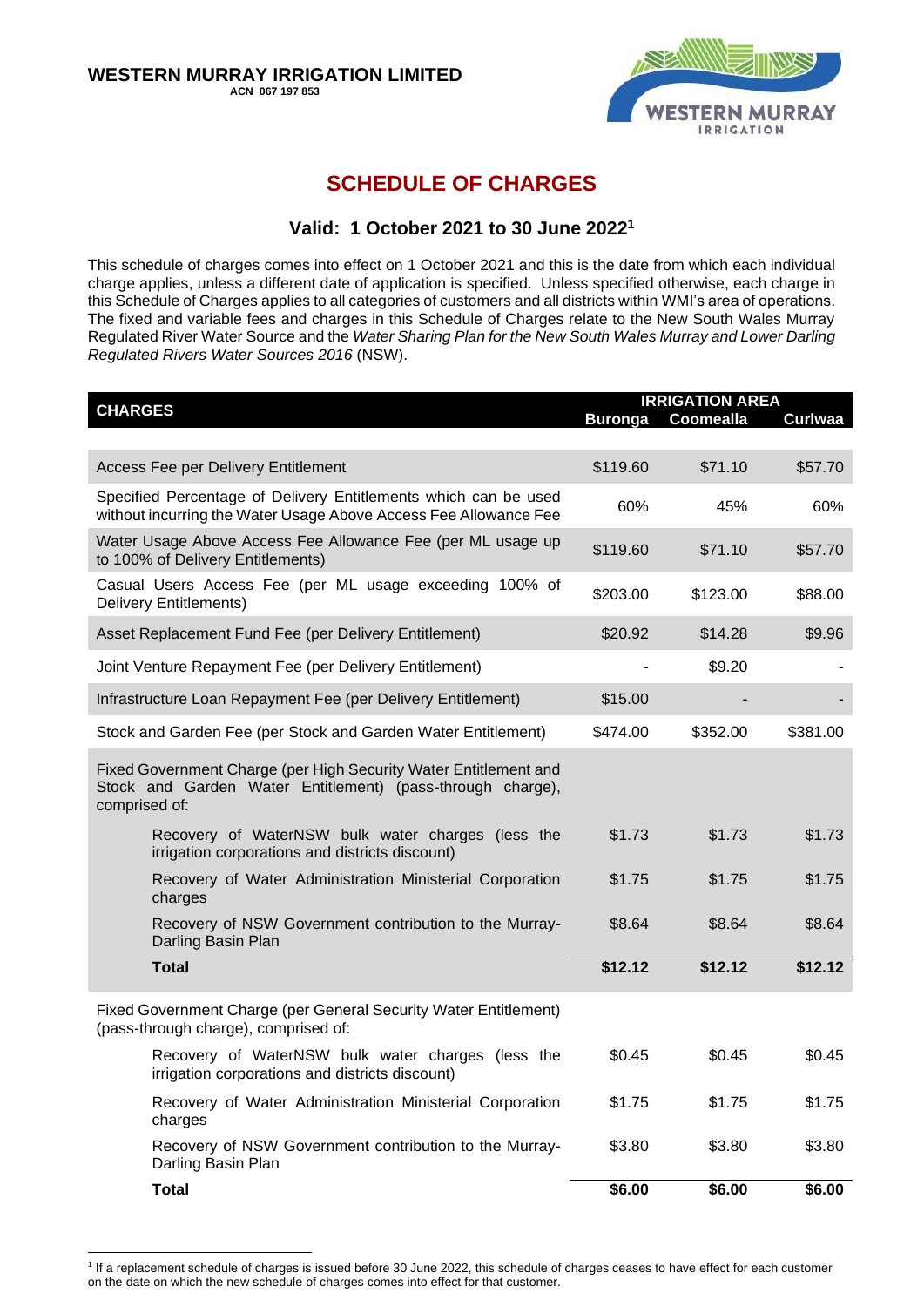| <b>CHARGES</b>                                                                    | <b>IRRIGATION AREA</b> |            |                |  |
|-----------------------------------------------------------------------------------|------------------------|------------|----------------|--|
|                                                                                   | <b>Buronga</b>         | Coomealla  | <b>Curlwaa</b> |  |
|                                                                                   |                        |            |                |  |
| Variable Government Charge (per ML usage) (pass-through<br>charge), comprised of: |                        |            |                |  |
| Recovery of WaterNSW usage charges                                                | \$2.93                 | \$2.93     | \$2.93         |  |
| Recovery of Water Administration Ministerial Corporation<br>charges               | \$1.08                 | \$1.08     | \$1.08         |  |
| Recovery of NSW Government contribution to the Murray-<br>Darling Basin Plan      | \$1.85                 | \$1.85     | \$1.85         |  |
| Total                                                                             | \$5.86                 | \$5.86     | \$5.86         |  |
| Membership Levies Fee (per Water Entitlement) (excluding GST)                     | \$0.37                 | \$0.37     | \$0.37         |  |
| Additional Water Fee – Fee for Service – (per ML)                                 | \$1,200.00             | \$1,200.00 | \$1,200.00     |  |

WMI will charge a customer a maximum termination fee of 10 times the customer's relevant infrastructure access fee for the financial year in which the termination application was made, plus (if applicable) a charge related to any dedicated infrastructure exclusively used by the customer that will no longer be used by the customer after termination, plus GST.

In particular circumstances (certain contracts relating to capital works) an additional fee may be payable (see rule 73, *Water Charge Rules 2010*).

Connection / Disconnection Fee

Termination Fee (see note 1)

This charge will be determined based on the recovery of reasonable costs incurred at the time of connection or disconnection.

#### **Notes**

- 1. WMI will calculate the Termination Fee in accordance with Part 10 of the *Water Charge Rules 2010* (Cth) after a customer gives notice of their termination, or when WMI terminates a customer's right of access or drainage right in accordance with the General Conditions. This Termination Fee will form part of the Termination Information Statement given to the customer.
- 2. All fixed and variable fees and charges set out above as applicable to a certain Irrigation Area (that is, Buronga, Coomealla or Curlwaa) are payable by the customers whose Landholdings are in the relevant Irrigation Area.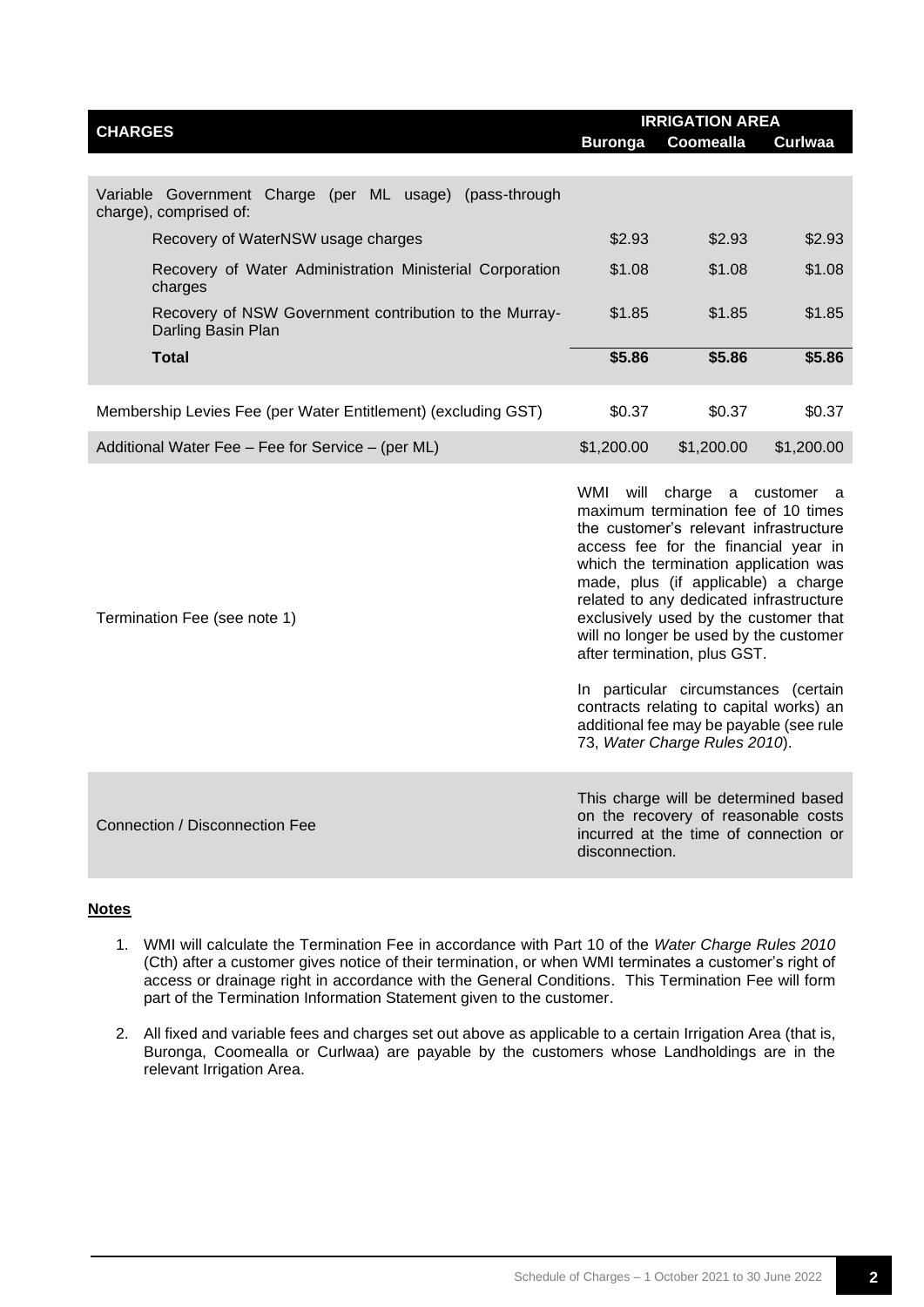#### **DESCRIPTION OF INFRASTRUCTURE SERVICES FOR THE ABOVE CHARGES**

| <b>Charges</b>                                                                                                                  | Description of service relating to the charge                                                                                                                                                                                                                                                                                                                                                                                                                                                                                                                                                                                                |
|---------------------------------------------------------------------------------------------------------------------------------|----------------------------------------------------------------------------------------------------------------------------------------------------------------------------------------------------------------------------------------------------------------------------------------------------------------------------------------------------------------------------------------------------------------------------------------------------------------------------------------------------------------------------------------------------------------------------------------------------------------------------------------------|
| <b>Access Fee</b>                                                                                                               | The recovery of costs (whether recurrent or capital) incurred by WMI in relation to<br>the provision of a right of access to WMI's irrigation infrastructure for the costs of<br>operation and management of all systems. Customers pay the Access Fee per<br>Delivery Entitlement only in respect of the Specified Percentage of their Delivery<br>Entitlements (set out in the table above).                                                                                                                                                                                                                                               |
| Water Usage Above<br><b>Access Fee Allowance</b><br>Fee                                                                         | Where the customer holds at least one Delivery Entitlement, this is the amount<br>payable per megalitre for water delivered to, or taken by, the customer in a Water<br>Year (or in such other period as WMI may determine) in excess of the volume<br>represented by the Specified Percentage (set out in the table above), but not more<br>than 100%, of the customer's Delivery Entitlements held at the end of the Water<br>Year (or at the end of such other period as WMI may determine) to the extent to<br>which the customer has paid, or is taken under the General Conditions to have<br>paid, the Access Fee for the Water Year. |
| <b>Casual Users Access</b><br>Fee                                                                                               | This is the amount payable per megalitre for water delivered to, or taken by, the<br>customer in a Water Year (or in such other period as WMI may determine) to the<br>extent that the volume of water delivered to, or taken by, the customer in a Water<br>Year (or in such other period as WMI may determine) exceeds the volume<br>represented by 100% of the customer's Delivery Entitlements held at the end of<br>the Water Year (or at the end of such other period as WMI may determine),<br>including where the customer does not hold any Delivery Entitlements.                                                                  |
| <b>Asset Replacement</b><br><b>Fund Fee</b>                                                                                     | This fee is collected for the purposes of funding capital works on WMI's irrigation<br>infrastructure.                                                                                                                                                                                                                                                                                                                                                                                                                                                                                                                                       |
| Joint Venture<br><b>Repayment Fee</b>                                                                                           | This fee funds the rehabilitation of the Coomealla Irrigation Area.                                                                                                                                                                                                                                                                                                                                                                                                                                                                                                                                                                          |
| Infrastructure Loan<br><b>Repayment Fee</b>                                                                                     | This fee is collected for the purposes of repaying the cost of capital works in the<br>Buronga Irrigation Area previously undertaken.                                                                                                                                                                                                                                                                                                                                                                                                                                                                                                        |
| <b>Fixed Government</b><br>Charge - Recovery of<br>WaterNSW bulk water<br>charges                                               | Recovers the costs of on-river (bulk) water services provided by WaterNSW (pass-<br>through charge).                                                                                                                                                                                                                                                                                                                                                                                                                                                                                                                                         |
| <b>Fixed Government</b><br>Charge - Recovery of<br><b>Water Administration</b><br><b>Ministerial Corporation</b><br>charges     | Recovers the costs of government services provided by the Water Administration<br>Ministerial Corporation under water access licences that authorises the taking of<br>water from a regulated river (pass-through charge).                                                                                                                                                                                                                                                                                                                                                                                                                   |
| <b>Fixed Government</b><br>Charge - Recovery of<br><b>NSW Government</b><br>contribution to the<br>Murray-Darling Basin<br>Plan | Recovers the costs of the NSW Government's contribution to the Murray-Darling<br>Basin Authority for costs related to the Murray-Darling Basin Agreement (pass-<br>through charge).                                                                                                                                                                                                                                                                                                                                                                                                                                                          |
| Variable Government<br>Charge - Recovery of<br>WaterNSW usage<br>charges                                                        | Recovers the usage costs of on-river (bulk) water services provided by WaterNSW<br>(pass-through charge).                                                                                                                                                                                                                                                                                                                                                                                                                                                                                                                                    |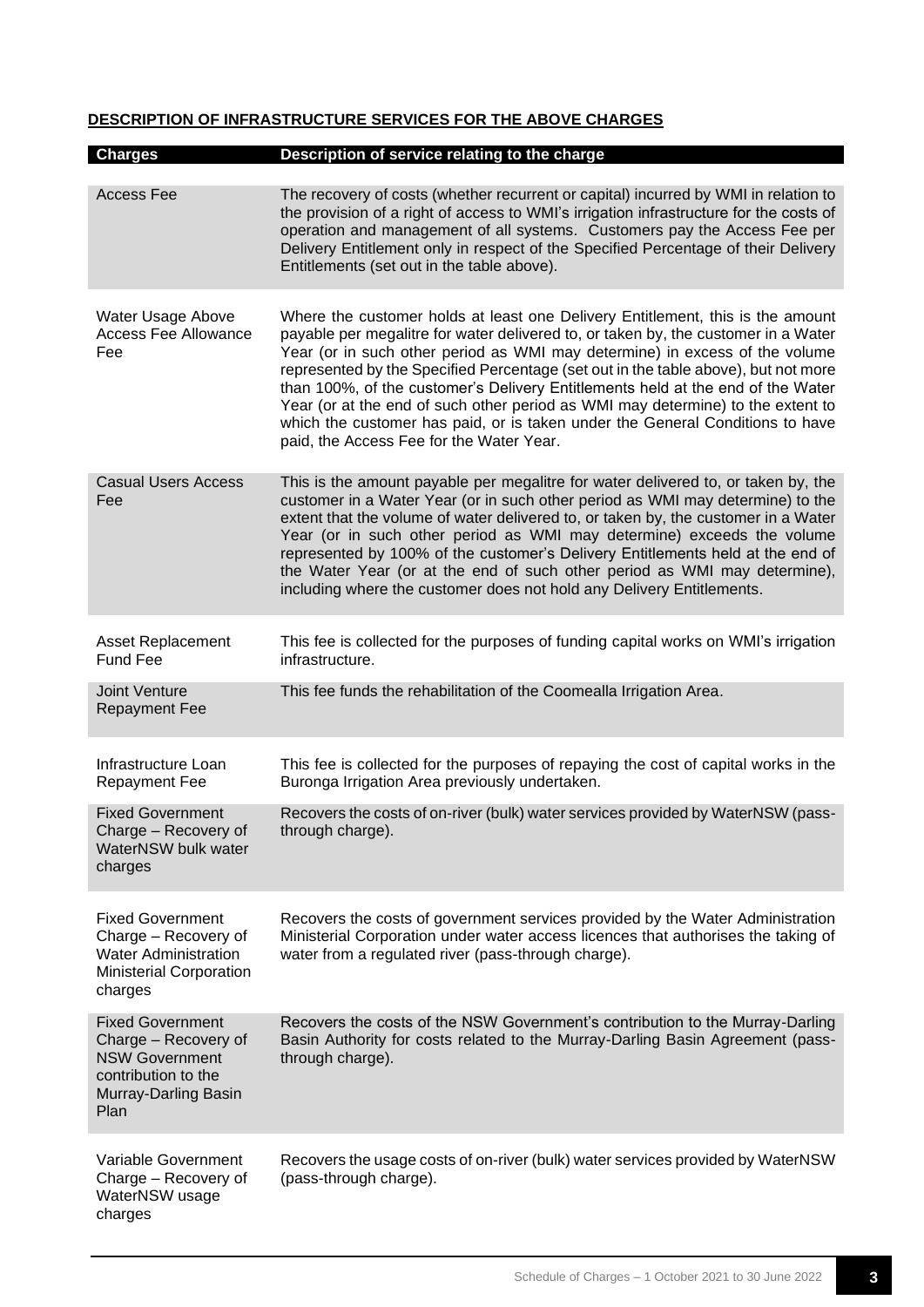| <b>Charges</b>                                                                                                              | Description of service relating to the charge                                                                                                                                                                                                                                                                                                                                                                                                                                                                        |
|-----------------------------------------------------------------------------------------------------------------------------|----------------------------------------------------------------------------------------------------------------------------------------------------------------------------------------------------------------------------------------------------------------------------------------------------------------------------------------------------------------------------------------------------------------------------------------------------------------------------------------------------------------------|
|                                                                                                                             |                                                                                                                                                                                                                                                                                                                                                                                                                                                                                                                      |
| Variable Government<br>Charge - Recovery of<br><b>Water Administration</b><br><b>Ministerial Corporation</b><br>charges     | Recovers the usage costs of government services provided by the Water<br>Administration Ministerial Corporation under water access licences that authorises<br>the taking of water from a regulated river (pass-through charge).                                                                                                                                                                                                                                                                                     |
| Variable Government<br>Charge – Recovery of<br><b>NSW Government</b><br>contribution to the<br>Murray-Darling Basin<br>Plan | Recovers the usage costs of the NSW Government's contribution to the Murray-<br>Darling Basin Authority for costs related to the Murray-Darling Basin Agreement<br>(pass-through charge).                                                                                                                                                                                                                                                                                                                            |
| <b>Membership Levies Fee</b>                                                                                                | This charge recovers the cost of WMI's membership fees payable to NSW<br>Irrigators' Council and National Irrigators' Council.                                                                                                                                                                                                                                                                                                                                                                                       |
| Additional Water Fee -<br>Fee for Service                                                                                   | Water Allocation is allocated to customers based on their Water Entitlements<br>(usually in proportion to the volume allocated by the NSW Government to WMI's<br>water access licences) and customers can buy more Water Allocation in the<br>market if they wish. If, however, the water delivered to or taken by the customer<br>in a Water Year exceeds the volume in their Water Allocation Account, the<br>customer must pay this fee-for-service for each megalitre of Additional Water<br>delivered or taken. |

#### **INVOICING**

WMI invoices its fees and charges quarterly, meaning there are four invoices for the Water Year (1 July 2021 to 30 June 2022).

The **Access Fee** will be divided evenly across the first three invoices of the Water Year.

The following fees are divided evenly across the four invoices issued for the Water Year:

- the **Asset Replacement Fund Contribution**;
- the Buronga Delivery Entitlement holders' **Infrastructure Loan Repayment Fee**;
- the Coomealla Delivery Entitlement holders' **Joint Venture Repayment Fee**;
- the **Stock and Garden Fee**;
- the **Fixed Government Charge**; and
- the **Variable Government Charge**

The following fees are levied in the final invoice issued for the Water Year:

- the **Water Usage Above Access Fee Allowance Fee**;
- the **Casual User Access Fee**;
- the **Membership Levies**; and
- the **Additional Water Fee – Fee for Service**

All other fees and charges, including Termination Fees, Connection or Disconnection Fees, are levied at the time they are incurred.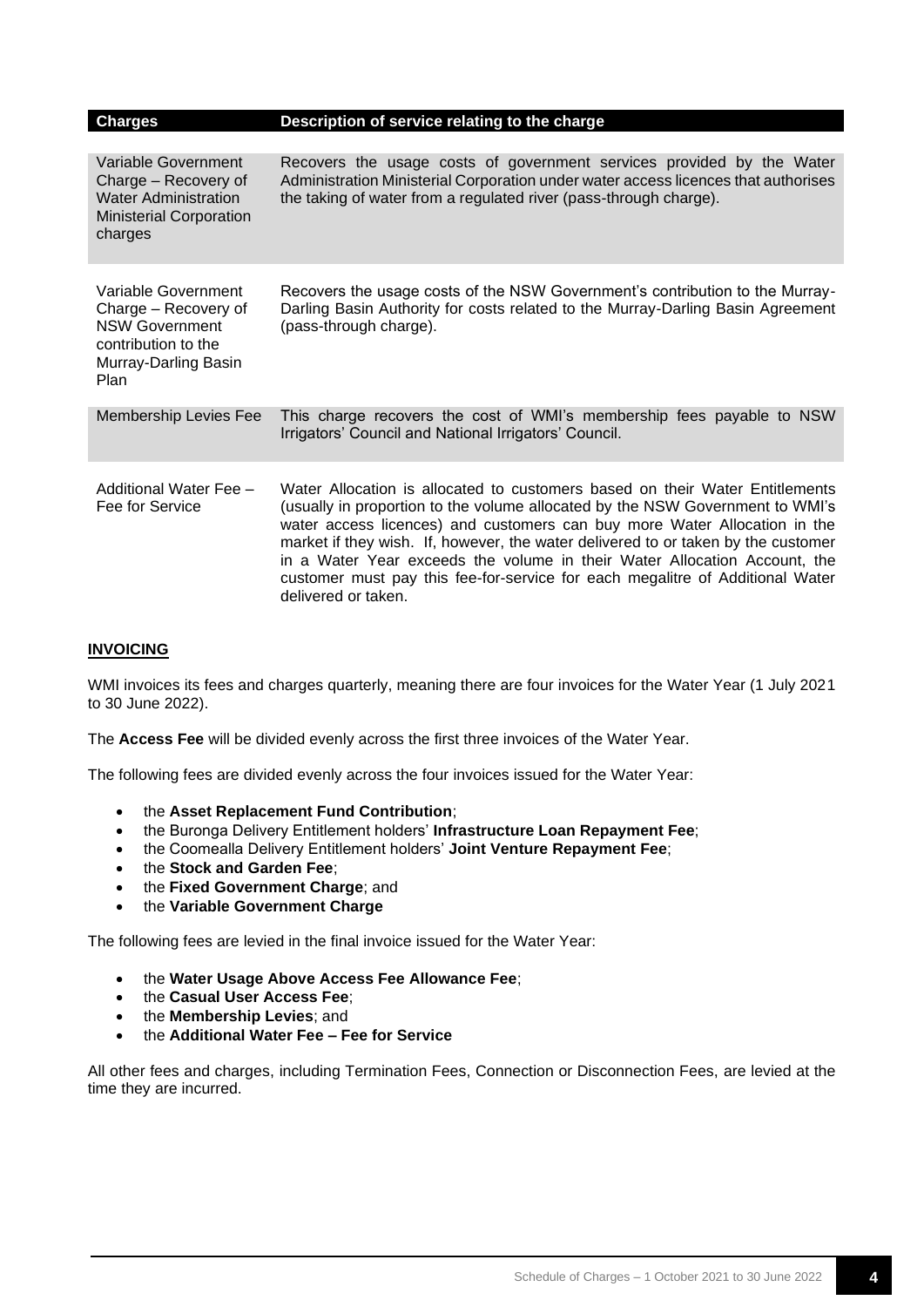#### **INTEREST**

Interest will be applied to any charges that remain outstanding after the due date. The interest rate, as per section 356 of the *Water Management Act 2000* (NSW), is:

- in respect of the period from 1 January to 30 June in any year the rate that is 6% above the cash rate last published by the Reserve Bank of Australia before that period commenced; and
- in respect of the period from 1 July to 31 December in any year the rate that is 6% above the cash rate last published by the Reserve Bank of Australia before that period commenced.

#### **ENQUIRIES AND DISPUTE RESOLUTION**

If you wish to make an enquiry or wish to dispute your invoice, please contact WMI on (03) 5027 4953.

#### **HOW OUR FIXED AND VARIABLE FEES AND CHARGES ARE DETERMINED**

WMI reviews all fees and service charges annually or as required, based on budget recommendations. Generally, fixed fees and charges are determined to recover the cost of operating WMI's irrigation infrastructure. All service requests, including connection or disconnection works, are generally determined to recover the cost of the activity. Customers will be invited to give feedback during the annual fee review process. The method for giving feedback will be communicated as part of that process.

#### **HOW PASS-THROUGH CHARGES ARE DETERMINED**

#### *Recovery of WaterNSW bulk water charges – fixed and variable*

WMI sets these charges to recover WaterNSW charges at the amount set by the Independent Pricing and Regulatory Tribunal of NSW (**IPART**). IPART sets these charges every four years via a public consultation process. The legislative authority for IPART to determine these charges is section 11 and Schedule 1 of the *Independent Pricing and Regulatory Tribunal Act 1992* (NSW) and IPART's WaterNSW determinations. These charges are updated annually if necessary.

The fixed pass-through WaterNSW bulk water charges set out in this schedule of charges account for the irrigation corporations and districts discount received by WMI from WaterNSW. This discount is determined by IPART so as to reflect costs that are avoided by WaterNSW as a result of WMI carrying out certain activities (such as billing, metering and compliance, telemetry installation and data transfer) that WaterNSW would otherwise be required to carry out. The avoided costs are determined per ML of entitlement cost multiplied by the number of water entitlements held by WMI customers. To ensure that WMI customers receive the benefit of the discount, WMI calculates the discount per water entitlement held by its customers and subtracts this amount from the WaterNSW bulk water charge incurred by WMI.

#### *Recovery of Water Administration Ministerial Corporation charge – fixed and variable*

WMI sets these charges to recover Water Administration Ministerial Corporation charges at the amount set by IPART. IPART sets these charges every four years via a public consultation process. The legislative authority for IPART to determine these charges is section 11 and Schedule 1 of the *Independent Pricing and Regulatory Tribunal Act 1992* (NSW) and IPART's Water Administration Ministerial Corporation determinations. These charges are updated annually if necessary.

#### *Recovery of NSW Government contribution to the Murray-Darling Basin Authority – fixed and variable*

WMI sets these charges to recover the NSW Government's contribution to funding the Murray-Darling Basin Authority to undertake activities under the Murray-Darling Basin Agreement at the amount set by IPART. IPART sets these government charges every four years via a public consultation process. The legislative authority for IPART to determine these charges is section 11 and Schedule 1 of the *Independent Pricing and Regulatory Tribunal Act 1992* (NSW) and various IPART determinations. These government charges are updated annually if necessary.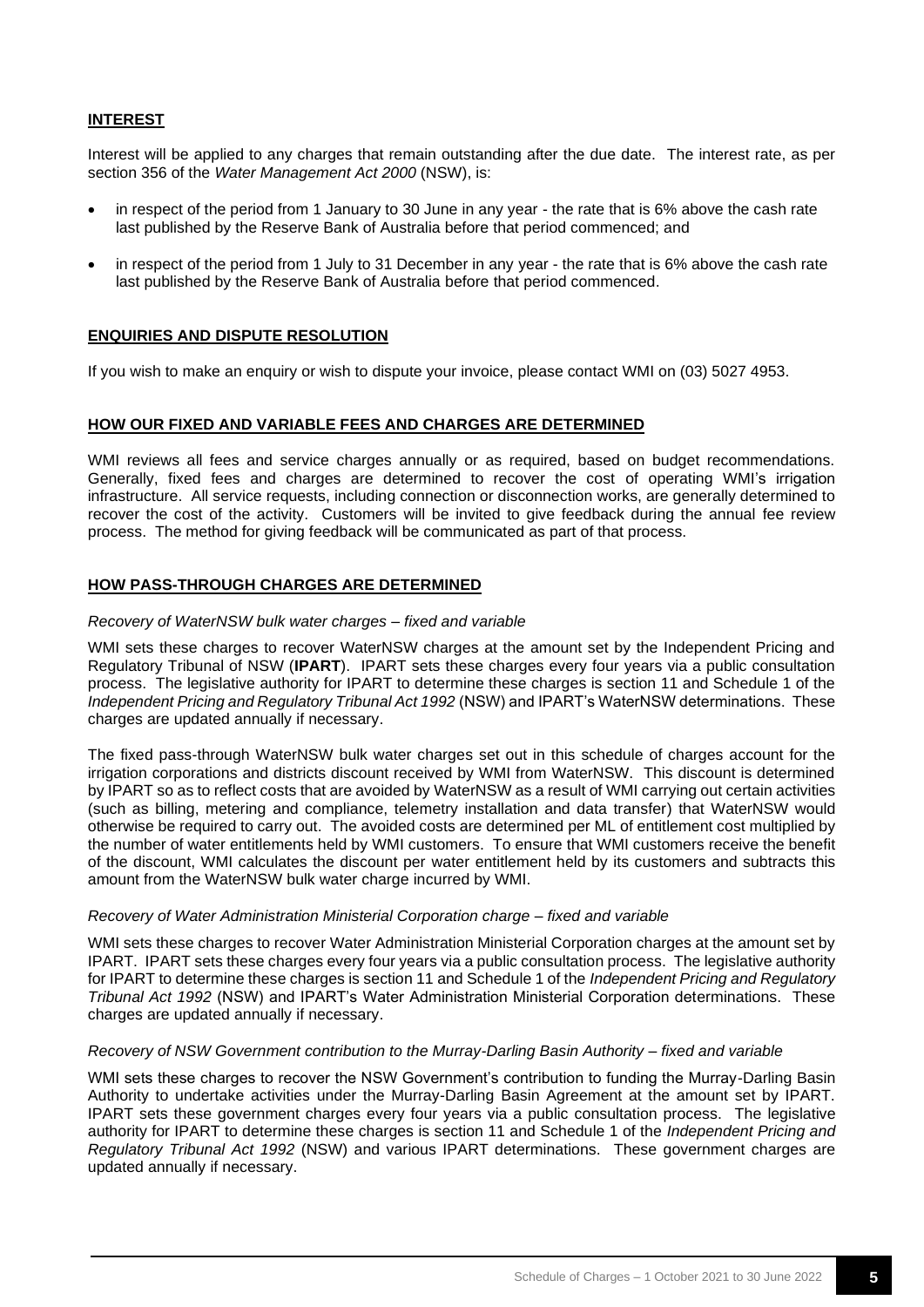### **WESTERN MURRAY IRRIGATION LIMITED**

# **2021/22 SCHEDULE OF CHARGES (ADMINISTRATION)**

# **Valid: 01 July 2021 to 30 June 2022**

| <b>ITEM</b>                                                                                  | <b>COST</b> | <b>GST</b> | <b>TOTAL</b> |
|----------------------------------------------------------------------------------------------|-------------|------------|--------------|
| <b>Statement of Liabilities</b>                                                              |             |            |              |
| Statement of Liabilities - Property and/or including Delivery/Shares/Water Entitlements      | \$264.00    | \$26.40    | \$290.40     |
| Statement of Liabilities - Property with/without Delivery Entitlements                       | \$176.00    | \$17.60    | \$193.60     |
| <b>Property Transfers</b>                                                                    |             |            |              |
| Transfer of Property - land only                                                             | \$142.00    | \$14.20    | \$156.20     |
| Transfer of Property - including Delivery Entitlements                                       | \$209.00    | \$20.90    | \$229.90     |
| <b>Water Transfers</b>                                                                       |             |            |              |
| <b>Transfer Water Entitlements within WMI</b>                                                | \$209.00    | \$20.90    | \$229.90     |
| Transformation Fee - Water Entitlement removed from WMI's licence                            | \$319.00    | \$31.90    | \$350.90     |
| <b>Transfer Water Entitlement onto WMI's licence</b>                                         | \$319.00    | \$31.90    | \$350.90     |
| Transfer of Water Allocation - Within WMI (Internal Temporary Water Trade)                   | \$28.00     | \$2.80     | \$30.80      |
| Transfer of Water Allocation - Within WMI (Internal Temporary Water Trade) - WMI facilitated | \$78.00     | \$7.80     | \$85.80      |
| Transfer of Water Allocation - External Temporary Water Trade (plus State Water Fees)        | \$69.00     | \$6.90     | \$75.90      |
| <b>Delivery Transfers</b>                                                                    |             |            |              |
| Transfer of Delivery Entitlements between existing customers                                 | \$209.00    | \$20.90    | \$229.90     |
| Transfer of Delivery Entitlements Annually - Within district (Internal Temp Delivery Trade)  | \$28.00     | \$2.80     | \$30.80      |
| <b>Share Transfers</b>                                                                       |             |            |              |
| <b>Transfer of Shares</b>                                                                    | \$142.00    | \$14.20    | \$156.20     |
| <b>Other Account and/or Property Changes</b>                                                 |             |            |              |
| Change of Landholding Size / Amalgamations                                                   | \$185.00    | \$18.50    | \$203.50     |
| Create New Property within WMI                                                               | \$155.00    | \$15.50    | \$170.50     |
| Separation of Landholding (including the creation of new property)                           | \$211.00    | \$21.10    | \$232.10     |
| Subdivision / Realign Boundaries (including the creation of new property)                    | \$684.00    | \$68.40    | \$752.40     |
| Railway Reserve - add to Existing Property                                                   | \$66.00     | \$6.60     | \$72.60      |
| <b>Link Accounts</b>                                                                         | \$30.00     | \$3.00     | \$33.00      |
| <b>Certificates / Agreements</b>                                                             |             |            |              |
| Notice of Charge (Record an Encumbrance, per certificate)                                    | \$28.00     | \$2.80     | \$30.80      |
| Split Existing Certificate Into 2 Separate Certificates                                      | \$76.00     | \$7.60     | \$83.60      |
| Share Certificate Replacement (per certificate)                                              | \$9.09      | \$0.91     | \$10.00      |
| Water or Delivery Entitlement Certificate Replacement (per certificate)                      | \$49.00     | \$4.90     | \$53.90      |
| Water or Delivery Entitlement Agreement Replacement (per set of 2 agreements)                | \$16.00     | \$1.60     | \$17.60      |
| <b>Miscellaneous</b>                                                                         |             |            |              |
| Meter Reading - One Off                                                                      | \$79.00     | \$7.90     | \$86.90      |
| Dishonoured Cheque or Direct Debit                                                           | \$43.00     | \$4.30     | \$47.30      |
| Meter Function Check (Metered Flow)                                                          | \$132.00    | \$13.20    | \$145.20     |
| Voluntary Disconnection of Water                                                             | \$145.00    | <b>NA</b>  | \$145.00     |